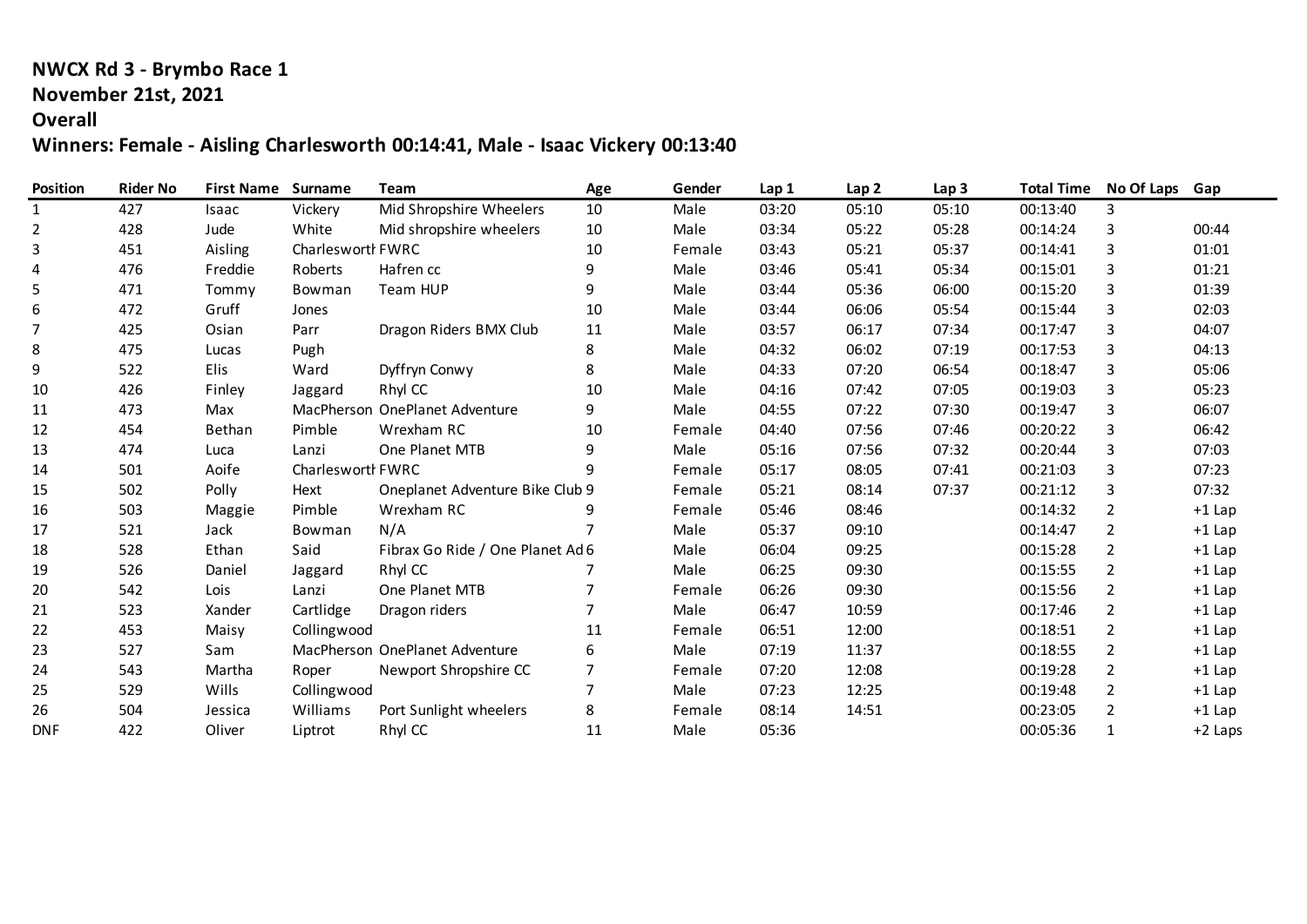#### **NWCX Rd 3 - Brymbo Race 1 November 21st, 2021 Under 10's (Female) Winner: Aoife Charlesworth 00:21:03**

| <b>Position</b> | <b>Rider No</b> | <b>First Name</b> | Surname           | Team                            | Age | Gender | Lap 1 | Lap 2 | Lap 3 | <b>Total Time</b> | <b>No Of Laps</b> | Gap      |
|-----------------|-----------------|-------------------|-------------------|---------------------------------|-----|--------|-------|-------|-------|-------------------|-------------------|----------|
|                 | 501             | Aoife             | Charlesworth FWRC |                                 |     | Female | 05:17 | 08:05 | 07:41 | 00:21:03          |                   |          |
|                 | 502             | Pollv             | Hext              | Oneplanet Adventure Bike Club 9 |     | Female | 05:21 | 08:14 | 07:37 | 00:21:12          |                   | 00:09    |
|                 | 503             | Maggie            | Pimble            | Wrexham RC                      |     | Female | 05:46 | 08:46 |       | 00:14:32          |                   | $+1$ Lap |
|                 | 504             | Jessica           | Williams          | Port Sunlight wheelers          |     | Female | 08:14 | 14:51 |       | 00:23:05          |                   | $+1$ Lap |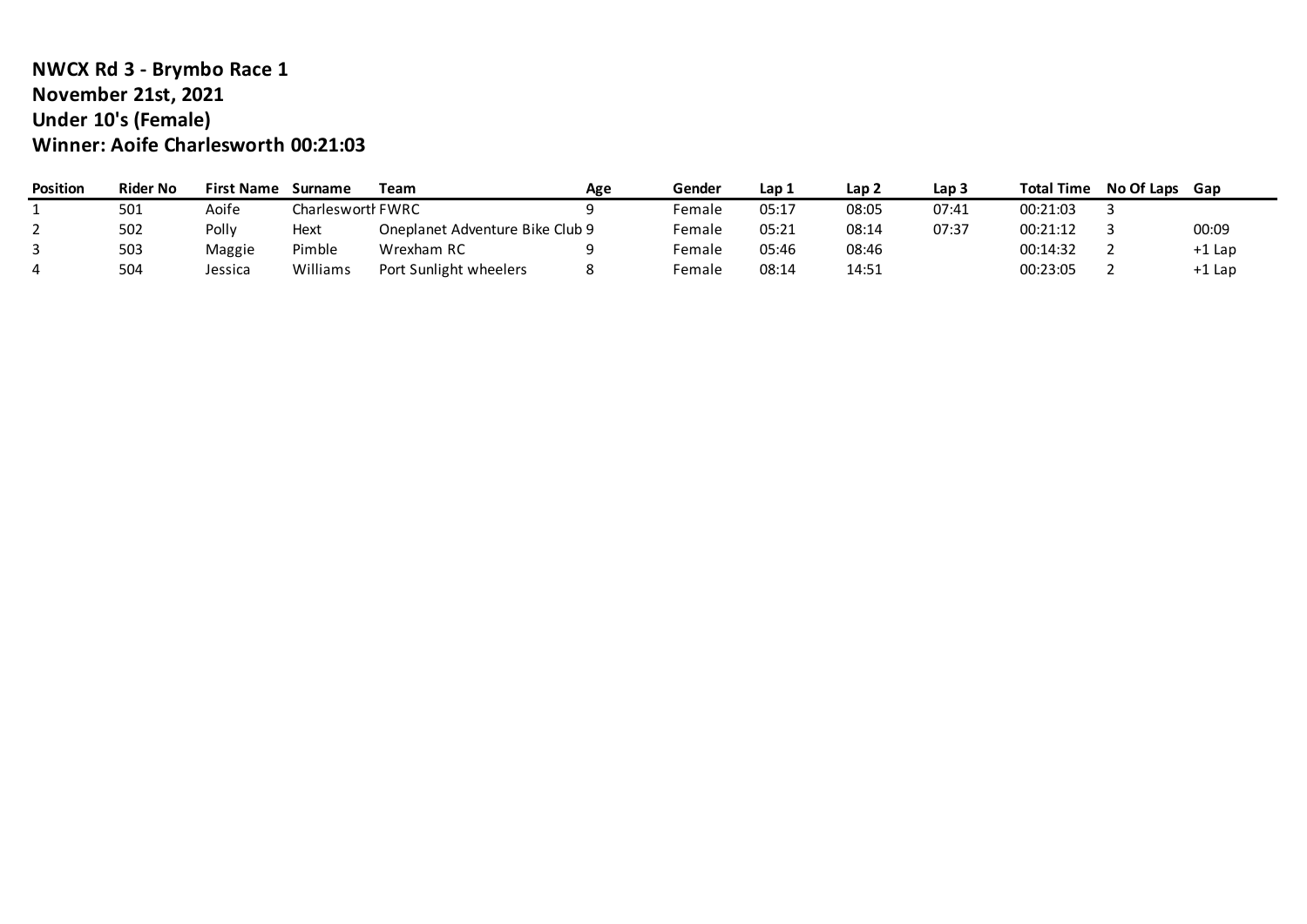#### **NWCX Rd 3 - Brymbo Race 1 November 21st, 2021 Under 10's (Male) Winner: Freddie Roberts 00:15:01**

| <b>Position</b> | <b>Rider No</b> | <b>First Name</b> | Surname | Team                           | Age | Gender | Lap 1 | Lap 2 | Lap <sub>3</sub> | <b>Total Time</b> | <b>No Of Laps</b> | Gap   |
|-----------------|-----------------|-------------------|---------|--------------------------------|-----|--------|-------|-------|------------------|-------------------|-------------------|-------|
|                 | 476             | Freddie           | Roberts | Hafren cc                      |     | Male   | 03:46 | 05:41 | 05:34            | 00:15:01          |                   |       |
|                 | 471             | Tommv             | Bowman  | Team HUP                       |     | Male   | 03:44 | 05:36 | 06:00            | 00:15:20          |                   | 00:18 |
| 3               | 472             | Gruff             | Jones   |                                | 10  | Male   | 03:44 | 06:06 | 05:54            | 00:15:44          |                   | 00:42 |
| 4               | 475             | Lucas             | Pugh    |                                |     | Male   | 04:32 | 06:02 | 07:19            | 00:17:53          |                   | 02:52 |
|                 | 473             | Max               |         | MacPherson OnePlanet Adventure |     | Male   | 04:55 | 07:22 | 07:30            | 00:19:47          |                   | 04:45 |
| b               | 474             | Luca              | Lanzi   | One Planet MTB                 |     | Male   | 05:16 | 07:56 | 07:32            | 00:20:44          |                   | 05:42 |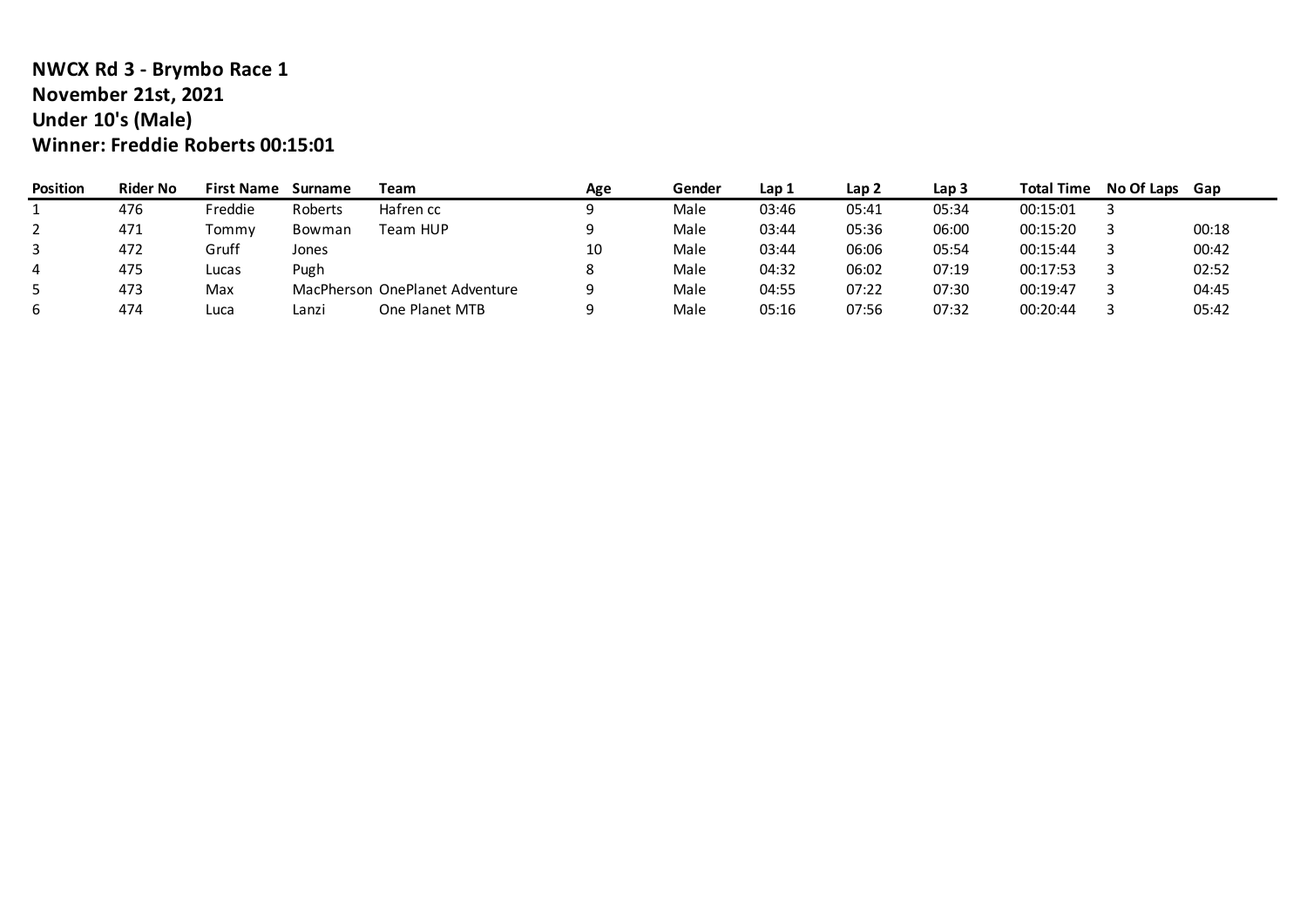## **NWCX Rd 3 - Brymbo Race 1 November 21st, 2021 Under 12's (Female) Winner: Aisling Charlesworth 00:14:41**

| <b>Position</b> | Rider No | <b>First Name</b> | Surname           | Team       | Age | Gender | Lap 1 | Lap 2 | Lap 5 | <b>Total Time</b> | No Of Laps | Gap      |
|-----------------|----------|-------------------|-------------------|------------|-----|--------|-------|-------|-------|-------------------|------------|----------|
|                 | 451      | Aisling           | Charlesworth FWRC |            | 10  | Female | 03:43 | 05:21 | 05:37 | 00:14:41          |            |          |
|                 | 454      | Bethan            | Pimble            | Wrexham RC | 10  | Female | 04:40 | 07:56 | 07:46 | 00:20:22          |            | 05:41    |
|                 | 453      | Maisy             | Collingwood       |            | . . | Female | 06:51 | 12:00 |       | 00:18:51          |            | $+1$ Lap |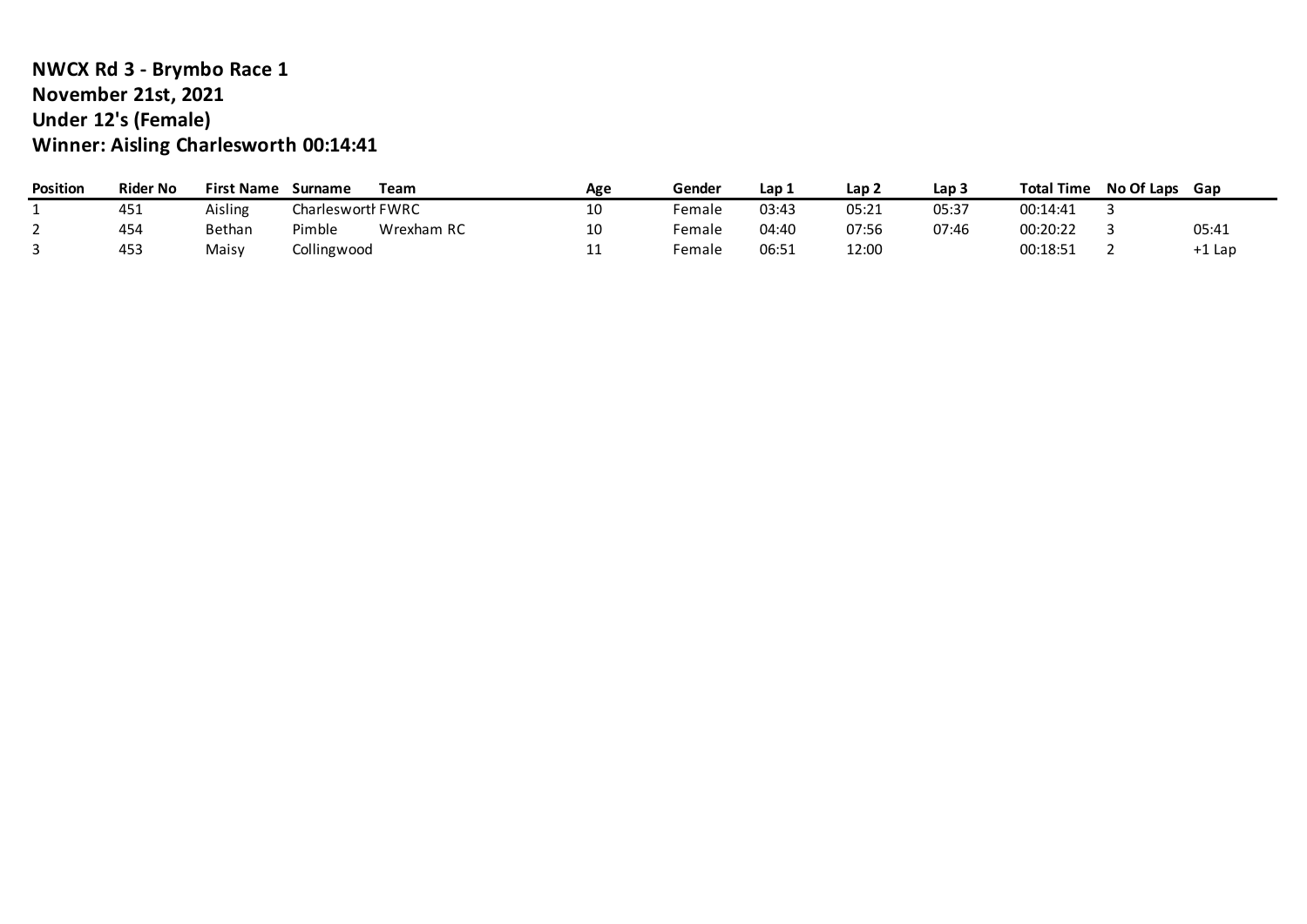# **NWCX Rd 3 - Brymbo Race 1 November 21st, 2021 Under 12's (Male) Winner: Isaac Vickery 00:13:40**

| Position   | <b>Rider No</b> | <b>First Name</b> | Surname | Team                    | Age        | Gender | Lap 1 | Lap 2 | Lap 3 | <b>Total Time</b> | No Of Laps | Gap       |
|------------|-----------------|-------------------|---------|-------------------------|------------|--------|-------|-------|-------|-------------------|------------|-----------|
|            | 427             | Isaac             | Vickery | Mid Shropshire Wheelers | 10         | Male   | 03:20 | 05:10 | 05:10 | 00:13:40          |            |           |
|            | 428             | Jude              | White   | Mid shropshire wheelers | 10         | Male   | 03:34 | 05:22 | 05:28 | 00:14:24          |            | 00:44     |
|            | 425             | Osian             | Parr    | Dragon Riders BMX Club  | 11         | Male   | 03:57 | 06:17 | 07:34 | 00:17:47          |            | 04:07     |
|            | 426             | Finley            | Jaggard | Rhyl CC                 | 10         | Male   | 04:16 | 07:42 | 07:05 | 00:19:03          |            | 05:23     |
| <b>DNF</b> | 422             | Oliver            | Liptrot | Rhyl CC                 | <b>. .</b> | Male   | 05:36 |       |       | 00:05:36          |            | $+2$ Laps |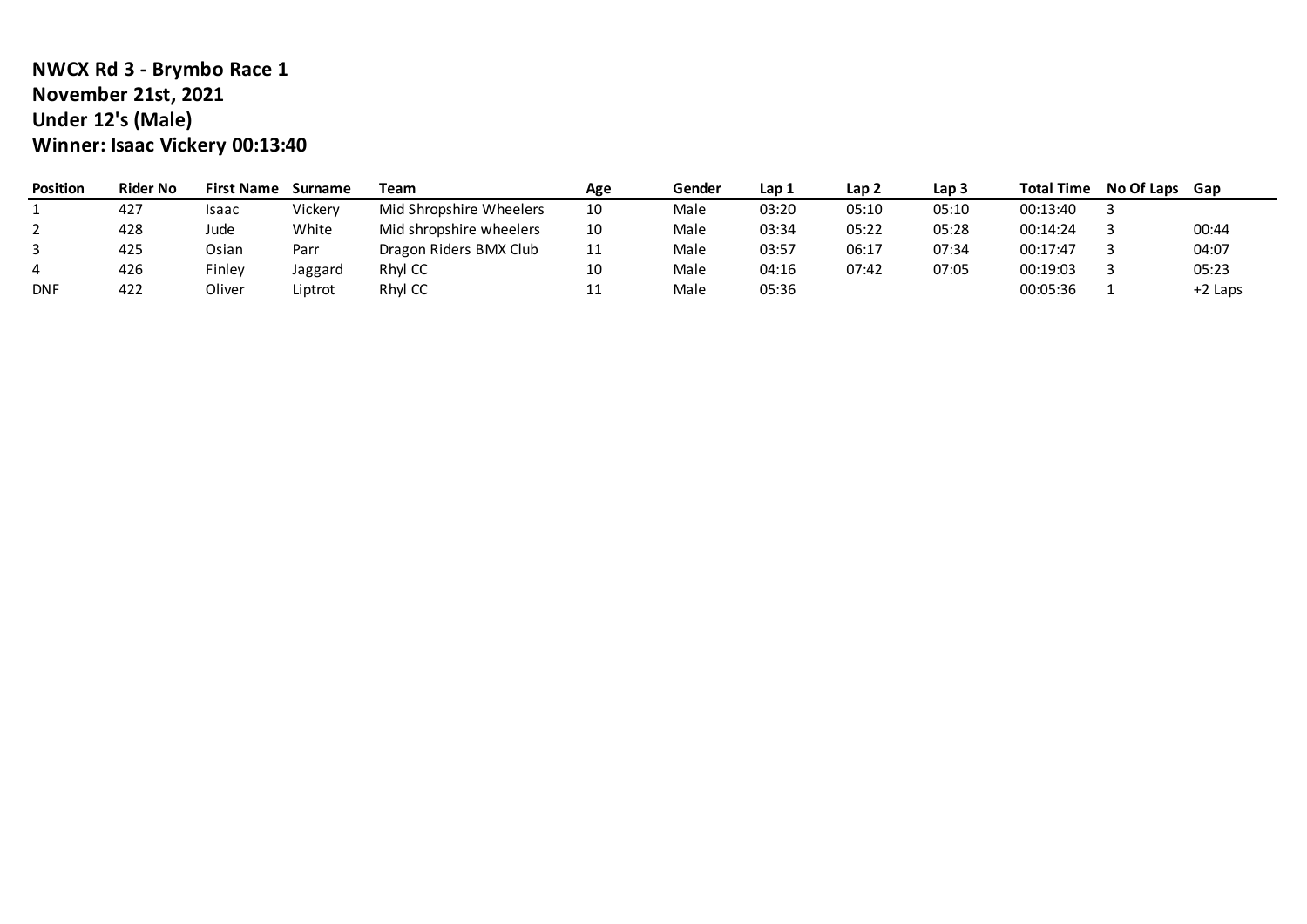## **NWCX Rd 3 - Brymbo Race 1 November 21st, 2021 Under 8's (Female) Winner: Lois Lanzi 00:15:56**

| Position | <b>Rider No</b> | <b>First Name</b> | Surname | Team                  | Age | Gender | Lap 1 | Lap 2 | Lap 3 | <b>Total Time</b> | No Of Laps | Gap   |
|----------|-----------------|-------------------|---------|-----------------------|-----|--------|-------|-------|-------|-------------------|------------|-------|
|          | 542             | Lois              | Lanz    | One Planet MTB        |     | Female | 06:26 | 09:30 |       | 00:15:56          |            |       |
|          | 543             | Martha            | Roper   | Newport Shropshire CC |     | Female | 07:20 | 12:08 |       | 00:19:28          |            | 03:32 |